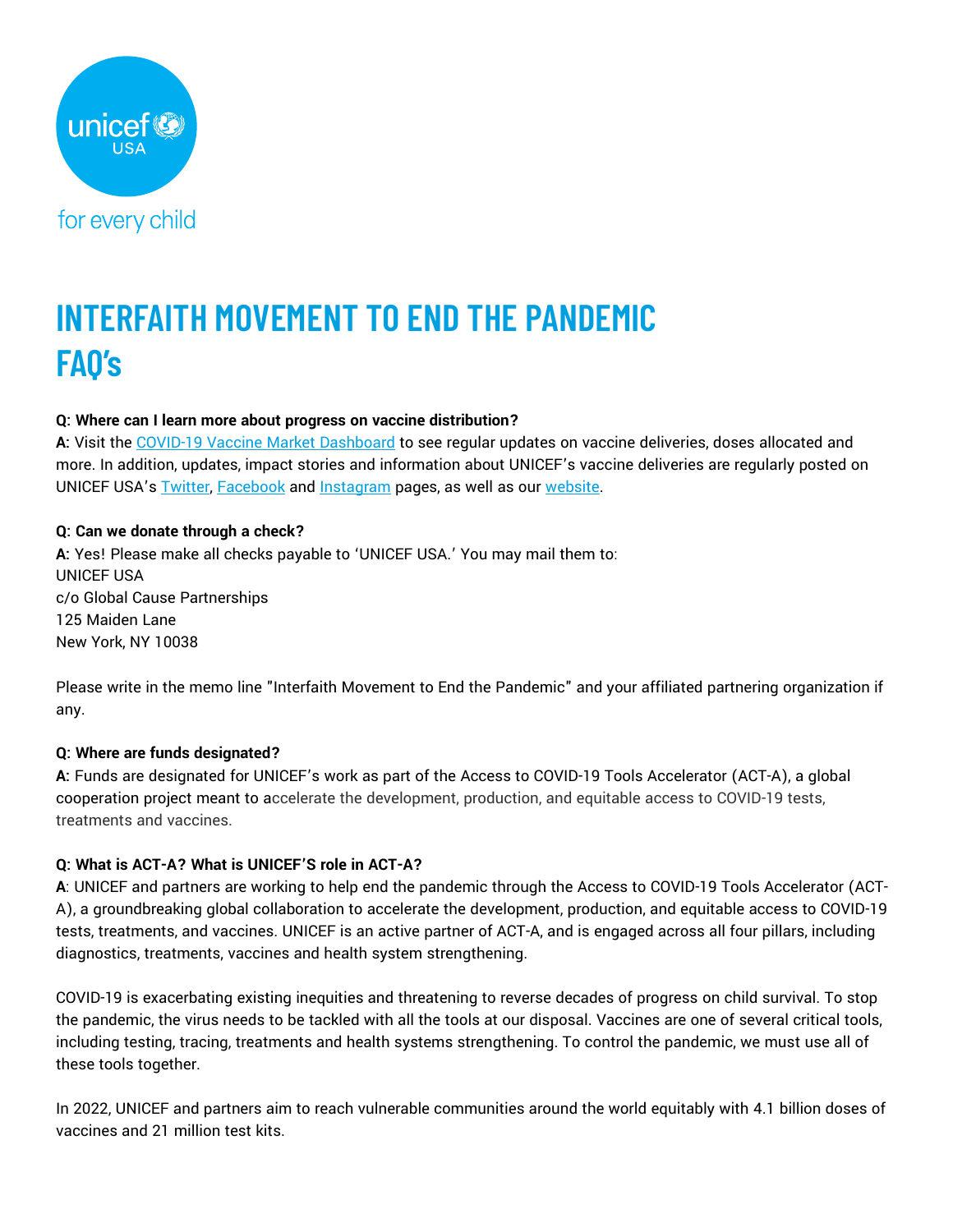# **Q: What is COVAX and how does ACT-A relate?**

**A:** The vaccines arm of the ACT Accelerator is called the COVAX Facility or COVAX. UNICEF has two key roles within COVAX: leading the procurement and supply of vaccines; and delivering immunization supplies such as syringes and strengthening cold chain in low- and lower middle-income countries. In that role, UNICEF is building on its experience as the world's largest buyer of vaccines and is responsible in ensuring that countries are ready and prepared to receive and deliver the vaccines by strengthening supply chains within countries, training health workers to handle the vaccines, building trust in vaccines by engaging with communities, and addressing misinformation and other barriers.

UNICEF also supports through market assessments and analysis, resource mobilization and various of technical assistance to countries.

#### **Q: Can I donate to a particular country?**

**A:** In some cases, you may earmark your funds for a specific country. Please contact Alex Uzarowicz at [auzarowicz@unicefusa.org](mailto:auzarowicz@unicefusa.org) for further information.

#### **Q: How are funds collected?**

**A:** Visit the interfaith movement website to make a donation and be sure to select your affiliation: [www.unicefusa.org/interfaithmovement.](http://www.unicefusa.org/interfaithmovement)

## **Q: What are the campaign calls to action?**

**A:** There are three main calls to action: [Support](https://www.unicefusa.org/interfaithmovement?form=FUNKYTCWUQZ) the equitable distribution of the COVID-19 vaccine[, advocate](https://act.unicefusa.org/URCGHvv) for equitable distribution and information awareness to help diffuse vaccine hesitancy.

## **Q: Can you donate to this campaign even if you're not faith-based?**

**A:** Yes. Please visit our website at [www.unicefusa.org/interfaithmovement](http://www.unicefusa.org/interfaithmovement), select the "Other" option in the donation drop down list and once completed your donation, specify the organization you're affiliated with or indicate not applicable if no affiliation.

#### **Q: Can I carry out a fundraiser in my hometown for this campaign?**

**A:** Absolutely! We offer a fundraiser guide that you may use as suggestion for raising funds for the campaign.

#### **Q: If I am unable to support this cause financially, what else can I do?**

**A:** If you are unable to donate/fundraise, you can support UNICEF's efforts to distribute the COVID-19 vaccine equitably by taking a[n advocacy action](https://act.unicefusa.org/URCGHvv) or by [dispelling misinformation](https://www.unicefusa.org/sites/default/files/GCP21_Interfaith_ETP_TwoPage.pdf) about COVID-19 in your community. You may also raise awareness about the vaccine misinformation crisis using these [guides.](https://vaccinemisinformation.guide/)

# **Q: How does UNICEF plan on addressing vaccine hesitancy in low-income countries that desperately need high immunization rates?**

**A:** Strong engagement with communities and health workers in raising awareness and building trust is a key priority to ensure that COVID vaccines are effectively deployed.

UNICEF is working on the ground in addressing misinformation in various countries around the world. Examples of this work include:

⚫ In **South Africa**, UNICEF is supporting the national vaccine communication plan working with a range of organizations on monitoring and tackling misinformation and building trust for the COVID19 vaccine. UNICEF is also engaging at the local level with health workers and reaching communities with a multimedia truck. The